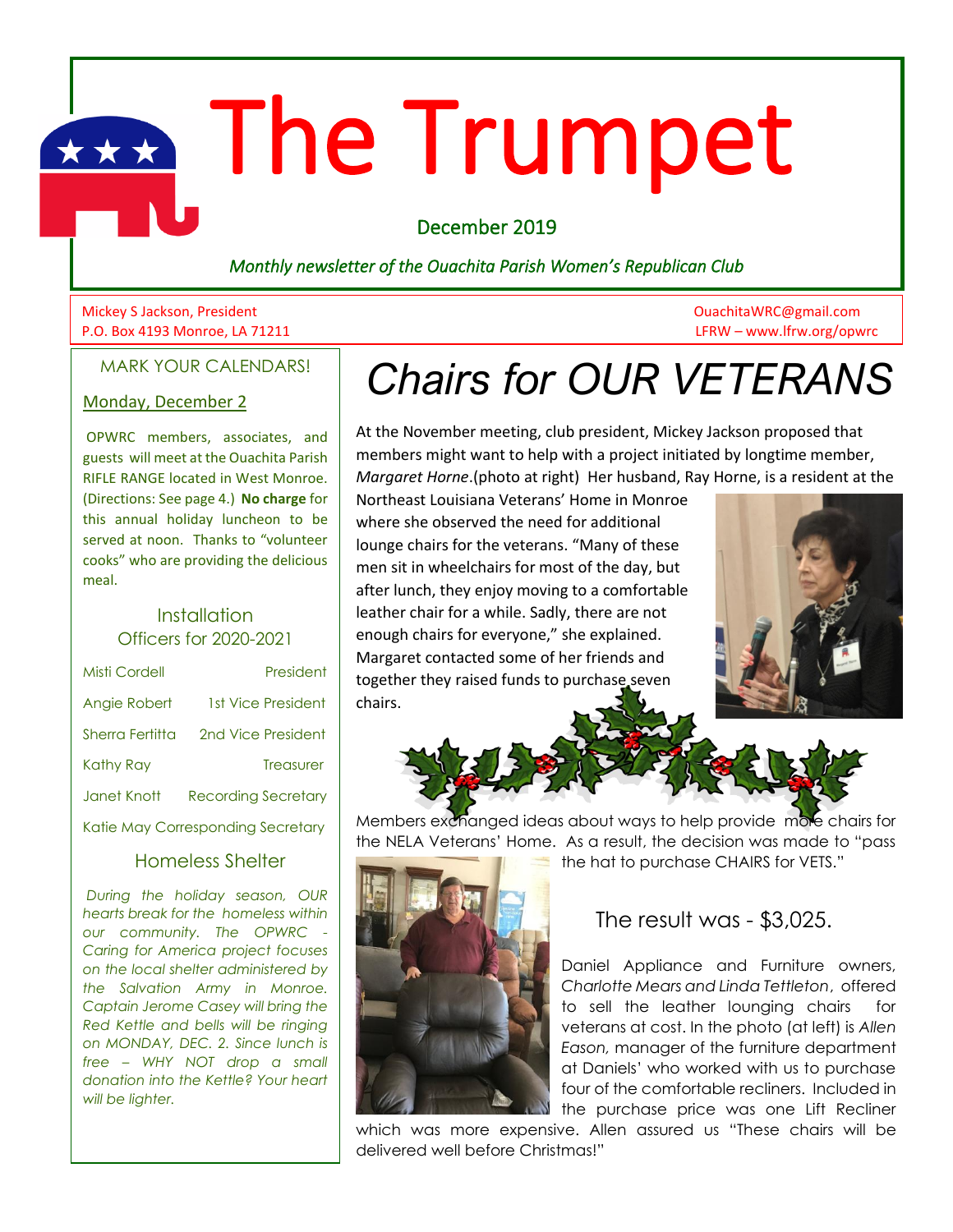# Moving Toward 2020 Election

There's always the next election – so, we move forward!

*There are other races to be run.* Candidates for Municipal Races and Republican State Central Committee will *qualify during January 8-10.* So far, no Republican has announced plans to run for mayor in the City of Monroe. However, FRIDAY ELLIS, a prominent businessman, has announced plans to run as an Independent.

"*You cannot move forward IF you are looking backward".* This adage offers sound advice for *candidates and supporters* who lost out in the fall elections. None of us like to lose; but we have to graciously accept the decision of the electorate.

There are reasons to celebrate. Many outstanding Republicans offered themselves for public service. These men and women are real heroes among us. These candidates displayed courage and commitment for a noble cause. While Republicans in Louisiana did not win the Governor's post – GOP candidates won every other statewide office, took a super majority in the Senate, and compiled a majority in the House.



We hope all the candidates will remain active in political and governmental affairs of our community, state and nation. *You do not have to hold office to voice your opinion.*

**NOV 3 – Presidential Election** Aggressive radicals in the Democrat Party would change the fundamental tenets of government in the

United States. They embrace failed socialistic policies that have already taken many countries into bankruptcy, poverty, crime and social unrest. Some want NO borders. Major campaign *issues* in 2020 include:

- free enterprise versus socialism
- sanctuary cities
- immigration policies
- legalized drug use for recreation
- nationalized healthcare for all
- radical prison reforms

We must re-elect DONALD TRUMP if we are to preserve the heritage, culture and values that make AMERICA the greatest nation ever established. SO, roll up your sleeves because Rep Republicans must prevail in order to KEEP America GREAT.

## Newly ELECTED Senators

#### **Senator-elect Stewart Cathey (R)**

ran for the Senate seat (District 33) vacated by the retirement of Mike Walsworth. He defeated Wade Bishop in the primary. District 33 includes portions of Ouachita, Morehouse, Union, Lincoln and Claiborne Parishes.



**Senator-elect Jay Morris(R)** served two terms in the House before he challenged incumber Jim Fannin for the Senate seat in District 35. A third candidate, Matt Parker lost in the primary. The run-off was an extremely close race. District 35 includes portions of Ouachita, Union, Jackson, Lincoln, Grant, and Rapides.



### **Senator-elect Glen Womack (R)**

is a resident of Harrisonburg. He defeated 3 other candidates, taking over 50 percent of the votes in the primary. Womack won the Senate seat in District 32 vacated by Neil Riser who has served 3 terms. District 32 covers 9 parishes from Feliciana to Ouachita.

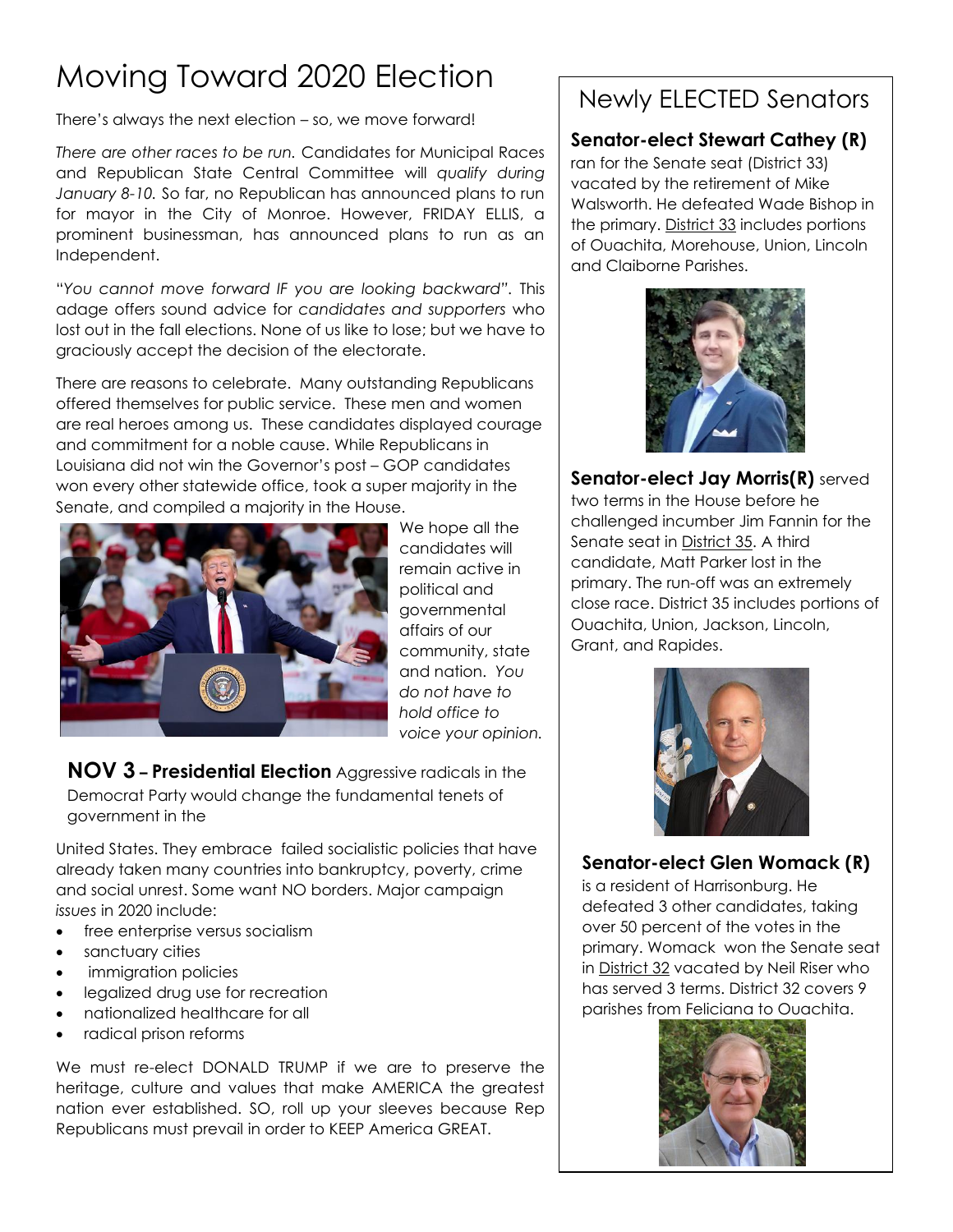# Newly ELECTED State Representatives

Elections were held for all 105 seats in the Louisiana House of Representatives during the Fall (October 12 and November 16) of 2019. After the governor's inauguration, lawmakers will convene in January. The 2020 Regular Legislative Session will open on March 9 and close on June 1.



**Michael Echols (R**) was unopposed in his bid for State Representative in District14 which includes portions of Ouachita and Morehouse Parishes. He is a resident of Monroe where he works for Vantage Health.



**Foy Gadberry (R)** beat out three others in his race to become State Representative for District 15 which covers West Ouachita Parish. A retired engineer, business owner, and community leader, Foy lives in Calhoun.



**Jack McFarland (R)** was unopposed for State Representative in District 13. The resident of Winnfield will serve a second term as Representative for areas of Winn, Bienville, Jackson and Ouachita Parishes



**Neil Riser (R)** won election for State Representative in District 20 which includes Caldwell, Franklin Parishes and southern parts of Ouachita Parish. He beat out three opponents to return to the post he previously occupied in the House prior to his election to the Senate. He is a business owner and banker.

# **THANK YOU**

Some very generous contributions to provide CHAIRS for VETERANS were made spontaneously by members and guests who attended the November meeting. Treasurer Kenda Reed shared with Board Members donors who gave generous checks. Please accept our sincere gratitude. The sum of these donations totaled \$3,025 for the purchase of 4 lounge chairs to be placed at the NELA Veterans' Home on Hwy. 165 in Monroe. Be sure to look for them the next time you visit this wonderful home for our veterans.

Penni Aulds Dixie Bishop Stewart Cathey, Jr. Hardeman and Misti Cordell Jane and John Ellett Beverly Fraser Foy Gadberry Jean and Carl Gilstrap Elee Trichell & HET Group Frank Hoffmann Dickie Jackson Cheryl Klopping Jan Mason Jay Morris Larry Rogers Vicky Sanders Vanetta Spillers Betsy Trapp Edwin Turnage Mike Walsworth Patricia Wilhite Linda Williams

 $\overline{a}$